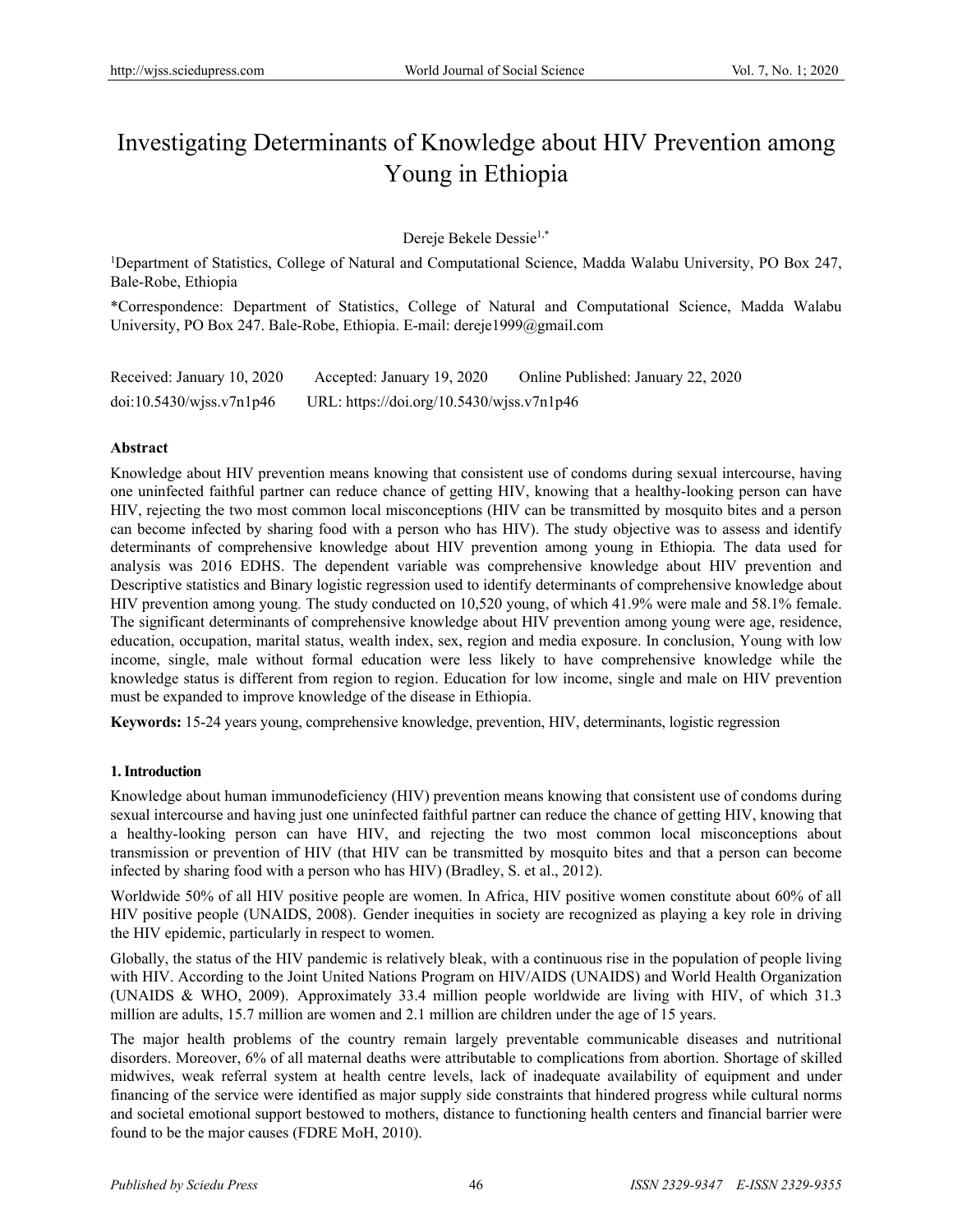The growing effectiveness of Ethiopia's HIV response has resulted in a dramatic decline in HIV incidence (CDC Ethiopia Fact sheet, 2013). Ethiopian 2010 millennium development goal report revealed that In terms of progress towards the universal targets set in the 'Millennium AIDS campaign,' data from UNAIDS shows that Antiretroviral therapy (ART) care and support for people living with the virus, counseling and testing programs to support orphans and vulnerable children are on track, while coverage of mother-to child prevention services is lagging behind.



Source: 6<sup>th</sup> Annual Report on AIDS in Ethiopia-MoH/HAPCO

**Figure 1.** Estimated and Projected HIV Incidence by Year, Rural, Urban and National (Population Aged 15-49)

In Ethiopia, 24% of young women and 39% of young men 15-24 have knowledge about HIV prevention. Among both sexes, urban youth are more likely than rural youth to have knowledge about HIV prevention. The percentage of youth with knowledge about HIV prevention is lower among those ages 15-17 than among older youth, especially for men. Ever married young women are much less likely than other women (19%) to have this knowledge, a pattern not observed for men. Urban youth, those living in Addis Ababa, youth with more than a secondary education, and youth from the wealthiest households are more likely than other subgroups to have knowledge about HIV prevention. Increasing general knowledge about prevention of HIV from mother to child and reducing the risk of transmission using antiretroviral drugs are critical in reducing mother-to-child transmission (PMTCT) of HIV. To assess MTCT knowledge, respondents were asked whether HIV can be transmitted from mother to child through breastfeeding and whether a mother with HIV can reduce the risk of transmission to her baby by taking certain drugs during pregnancy (EDHS report, 2016). The report also reveals that 74 percent of women and 73 percent of men know that HIV can be transmitted through breastfeeding; 51 percent of women and 61 percent of men know that the risk of mother-to-child transmission can be reduced if the mother takes special drugs during pregnancy. Overall, 48 percent of women and 53 percent of men know that HIV can be transmitted by breastfeeding and that the risk of mother to-child transmission can be reduced by taking special drugs. Knowledge regarding PMTCT is higher in urban than in rural areas, is lowest in Somali and highest in Addis Ababa, and increases with increasing education and wealth. Few previous summary reports and studies have identified determinants of comprehensive Knowledge about HIV prevention among young in different areas of Ethiopia, However, most of them were conducted in specific areas of the country using cross sectional survey. Hence, this study will be carried out at national level using recent Ethiopian Demographic and Health Survey (EDHS) 2016 data to assess and analyze determinants of comprehensive knowledge about HIV prevention among 15-24 years young in Ethiopia. Since EDHS 2016 data is the most recently released data and could show us up to date status of the problem, the study was conducted to identify the current gaps and supplement the past studies. Hence, it could be utilized as a reference for health care providers, health care educators, policy makers, and future researchers in this and/or related fields.

Consequently, the findings of this study could be valuable in addressing the major determinants of comprehensive knowledge about HIV prevention among 15*-*24 years young in Ethiopia, recommend the appropriate controlling model for policy makers and stake holders and the result of this study can also be used as a source of information for other researchers.

# **2. Methods and Materials**

### *2.1 Study Area*

The [Federal](http://www.imf.org/external/pubs/ft/scr/2011/cr11305.pdf) Democratic republic of Ethiopia is located in the north-eastern part of Africa known as the Horn of Africa. The country has a total surface area of approximately 1.1 million square kilometers. Its topography ranges from peaks as high as 4550 m above sea level at Mt Ras Dashen in the north, to land 110 m below sea level in the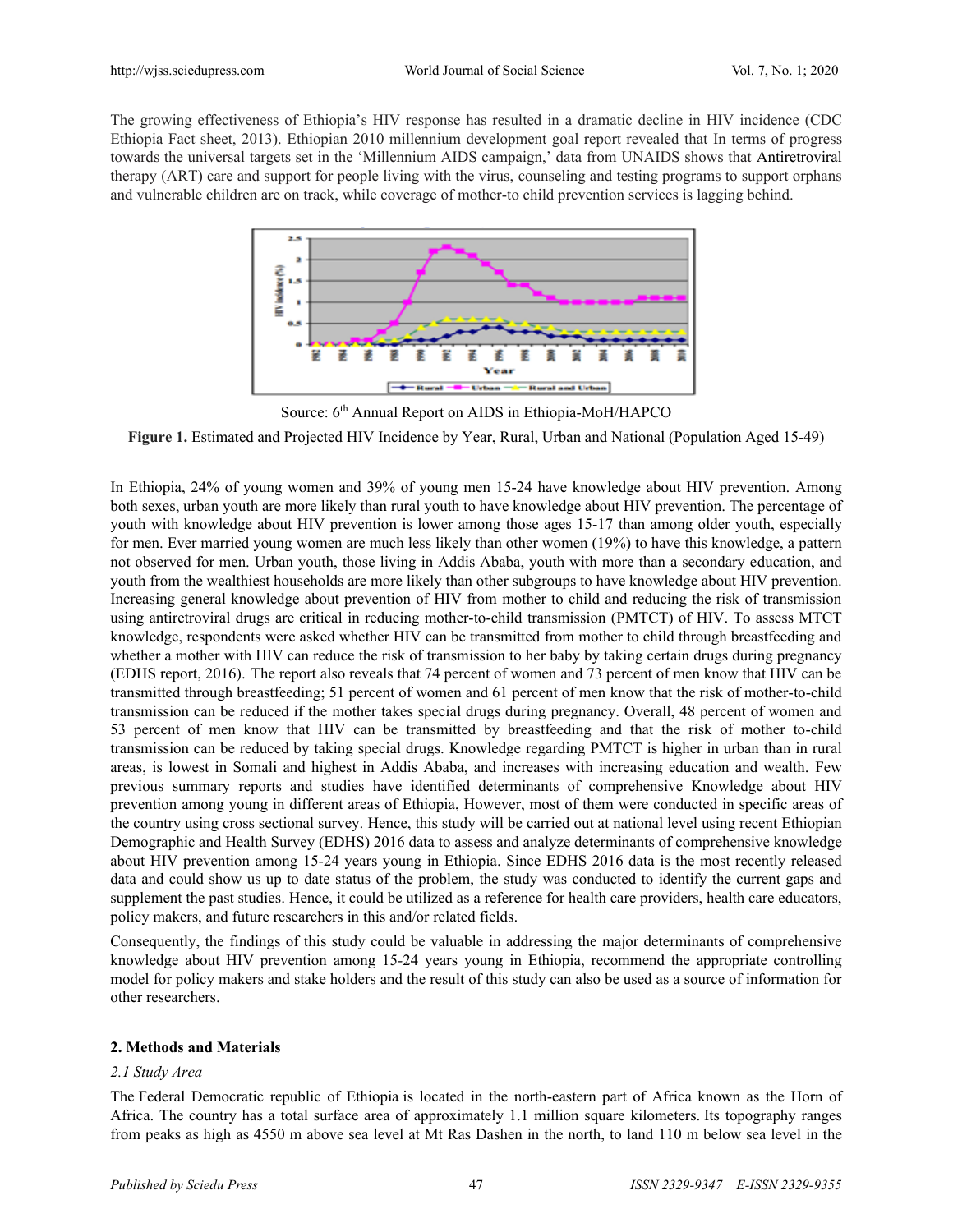Afar Depression. Ethiopia is a land-locked country, sharing a border with six countries: Eritrea and Sudan in the north, Djibouti and Somalia in the east, Kenya in the south and South Sudan in the west.

# *2.2 Data Description*

The sampling frame used for the 2016 EDHS is the Ethiopia Population and Housing Census (PHC), which was conducted in 2007 by the Ethiopia Central Statistical Agency (CSA). The 2016 Ethiopia Demographic and Health Survey (EDHS) is the fourth Demographic and Health Survey conducted in Ethiopia. It was implemented by the CSA at the request of the Ministry of Health (MoH). Data collection took place from January 18, 2016, to June 27, 2016. Additionally, the 2016 EDHS included about comprehensive Knowledge about HIV prevention among 15-24 years Young in Ethiopia. Knowledge of HIV status helps HIV-negative individuals make specific decisions to reduce risk and increase safer sex practices so that they can remain disease free. Among those who are HIV infected, knowledge of their status allows them to take action to protect their sexual partners, to access treatment, and to plan for the future. Increasing general knowledge about prevention of HIV from mother to child and reducing the risk of transmission using antiretroviral drugs are critical in reducing mother-to-child transmission (MTCT) of HIV (EDHS report, 2016).

# *2.3 Study Variables*

The dependent variable for this study is comprehensive Knowledge about HIV prevention among 15-24 years Young in Ethiopia; Knowledge of HIV prevention is defined as knowing that both condoms use and limiting sexual intercourse to one uninfected partner are HIV prevention methods, knowing that a healthy-looking person can have HIV. This was obtained by merging all the variables of comprehensive knowledge about HIV prevention. No (0) Yes (1) while the predictor variables included in the study were listed in Table 1 below.

## *2.4 Method of Data Analysis*

In this study the binary logistic regression analysis was employed to identify determinant factors of knowledge about HIV prevention among 15-24 years young in Ethiopia.

## 2.4.1 Logistic Regression Analysis

Logistic regression model is a statistical technique for predicting the probability of an event, given a set of predictor variables. The binary logistic regression procedure empowers one to select the predictive model for dichotomous dependent variables. It describes the relationship between a dichotomous response variable and a set of explanatory variables. The explanatory variables may be continuous or discrete (McCullagh and Nelder, 1989). Logistic regression is useful for situations in which you want to be able to predict the presence or absence of a characteristic or outcome based on values of a set of predictor variables. It is similar to a linear regression model but is suited to models where the dependent variable is dichotomous. Logistic regression coefficients can be used to estimate odds ratios for each of the independent variables in the model. Binary response models are of major importance in the social sciences as well as in demography since many social phenomena are discrete or qualitative rather than continuous or quantitative in nature. In such studies, the logistic regression model has become the statistical model of choice (Agresti, 2007).

For this study, the binary logistic regression model was used to investigate effect of predictors on the probability of the response variables (comprehensive knowledge about HIV prevention among 15-24 years young) ( $\mathbf{v}_i$ ) in Ethiopia which is defined as follows. Y<sub>i</sub> takes a value 1 if the 15-24 years young had comprehensive Knowledge about HIV prevention and 0 other wise. Where:  $-i = 1, 2...n$ ; where:  $-n$  is the number of sampled young 15-24 age years. The coefficient is interpreted as the change in the log-odds of young had Knowledge about HIV prevention per unit change of the corresponding continuous covariate. In case of categorical predictor variable, it is interpreted as the log-odds of young had knowledge about HIV prevention given a category compared to the reference category (Dayton, 1992).

If for a particular explanatory variable or group of explanatory variables, the Wald test is significant, then we would conclude that the parameters associated with these variables are significantly different from zero, so that the variables should be included in the model.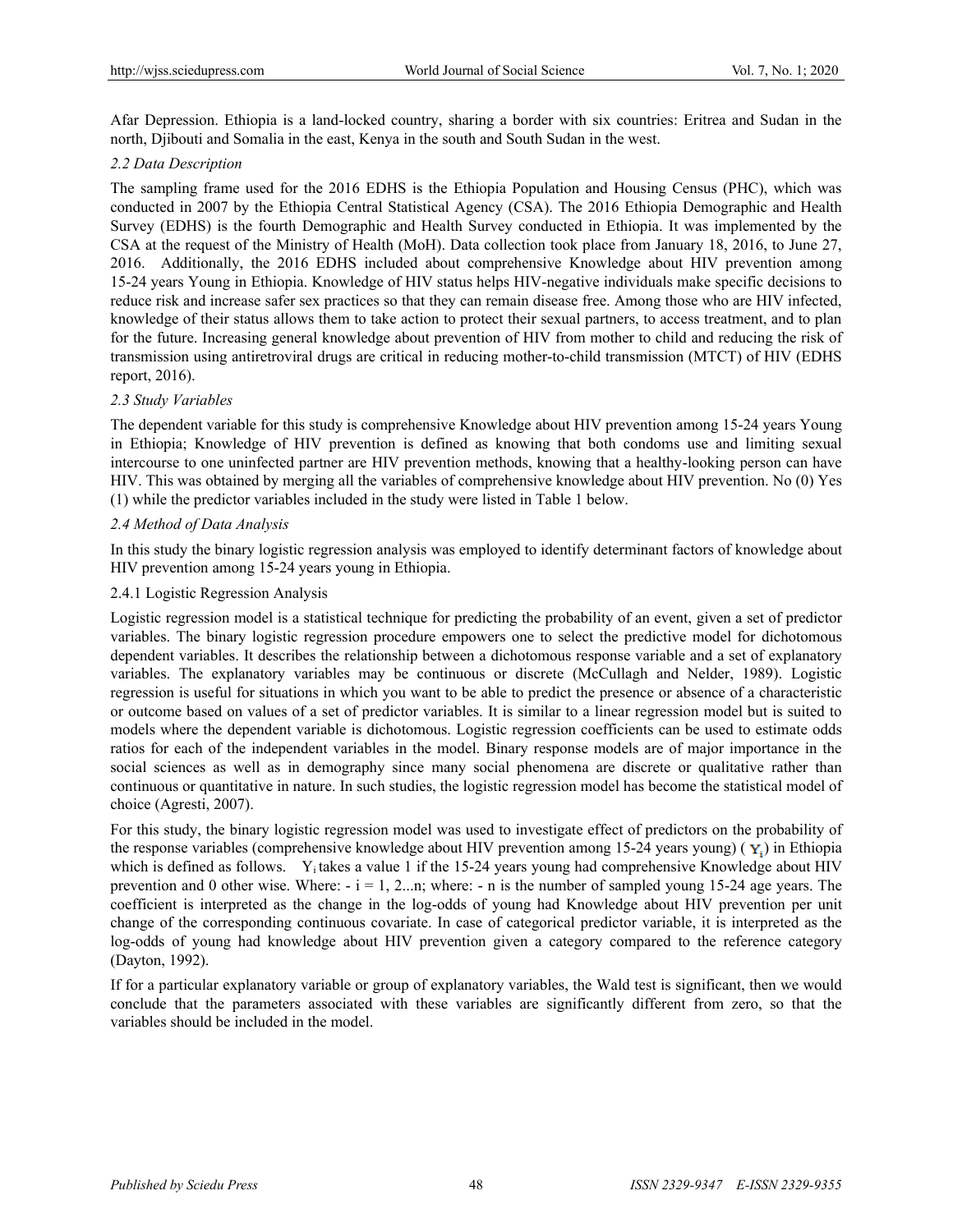| Variables                 | Categories                          |
|---------------------------|-------------------------------------|
| Age                       | Male                                |
|                           | Female                              |
| Place of residence        | Urban                               |
|                           | Rural                               |
|                           | No education                        |
| <b>Education</b> level    | Primary                             |
|                           | Secondary                           |
|                           | Higher                              |
|                           | Not working                         |
|                           | Professional/technical/managerial   |
|                           | Clerical                            |
|                           | Sales                               |
| Respondent's occupation   | Agricultural - employee             |
|                           | Services                            |
|                           | Skilled manual                      |
|                           | Unskilled manual                    |
|                           | Others                              |
|                           | Poorest                             |
|                           | Poorer                              |
| Wealth index              | Middle                              |
|                           | Richer                              |
|                           | Richest                             |
|                           | Never in union                      |
|                           | Married                             |
|                           | Living with partner                 |
| Current marital status    | Widowed                             |
|                           | Divorced                            |
|                           | No longer living together/separated |
|                           | Male                                |
| <b>Sex</b>                | Female                              |
|                           | Orthodox                            |
|                           | Catholic                            |
|                           |                                     |
| Religion                  | Protestant                          |
|                           | Muslim                              |
|                           | Traditional                         |
|                           | Other                               |
|                           | No education                        |
| Partner's Education Level | Primary                             |
|                           | Secondary                           |
|                           | Higher                              |
|                           | Tigray                              |
|                           | Afar                                |
|                           | Amhara                              |
|                           | Oromia                              |
|                           | Somali                              |
| Region                    | Benishangul                         |
|                           | <b>SNNPR</b>                        |
|                           | Gambela                             |
|                           | Harari                              |
|                           | Addis Ababa                         |
|                           | Dire dawa                           |
|                           | No                                  |
| Media exposure            | Yes                                 |
|                           |                                     |

**Table 1.** List of Independent Variables and Categories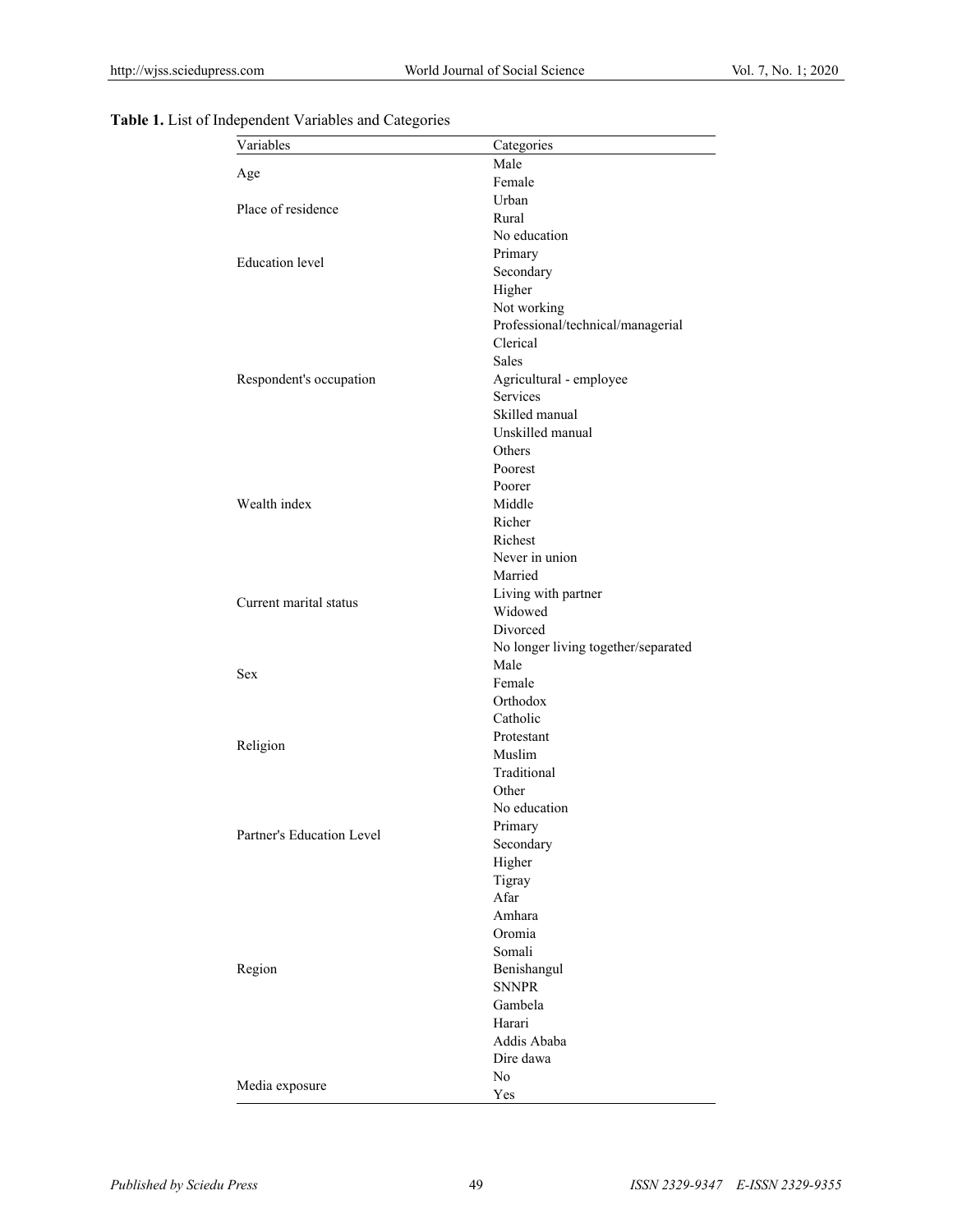# **3. Results**

The major objective of this study is identify determinant factors of knowledge about HIV prevention among 15-24 years young. The data analysis was done using SPSS and STATA. The results of the analysis are divided into the Descriptive analysis and results of Binary logistic regression (Inferential Statistics). These results and their discussions are presented in the following sections.

# *3.1 Results*

| Variables                 | Categories                          | Frequency | Percentage |  |
|---------------------------|-------------------------------------|-----------|------------|--|
|                           | Not working                         | 6171      | 58.7%      |  |
|                           | Professional/technical/managerial   | 306       | 2.9%       |  |
|                           | Clerical                            | 137       | 1.3%       |  |
|                           | <b>Sales</b>                        | 1514      | 14.4%      |  |
| Occupation                | Agricultural - employee             | 1134      | 10.8%      |  |
|                           | <b>Services</b>                     | 476       | 4.5%       |  |
|                           | Skilled manual                      | 343       | 3.3%       |  |
|                           | Unskilled manual                    | 181       | 1.7%       |  |
|                           | Others                              | 258       | 2.5%       |  |
|                           | Poorest                             | 2557      | 24.3%      |  |
|                           | Poorer                              | 1119      | 10.6%      |  |
| Wealth index              | Middle                              | 4475      | 42.5%      |  |
|                           | Richer                              | 1204      | 11.4%      |  |
|                           | Richest                             | 1165      | 11.1%      |  |
|                           | Never in union                      | 6275      | 59.6%      |  |
|                           | Married                             | 3409      | 32.4%      |  |
|                           | Living with partner                 | 175       | 1.7%       |  |
| Current marital status    | Widowed                             | 26        | 0.2%       |  |
|                           | Divorced                            | 473       | 4.5%       |  |
|                           | No longer living together/separated | 162       | 1.5%       |  |
|                           | Male                                | 4408      | 41.9%      |  |
| <b>Sex</b>                | Female                              | 6112      | 58.1%      |  |
|                           | Orthodox                            | 4325      | 41.1%      |  |
|                           | Catholic                            | 55        | 0.5%       |  |
|                           | Protestant                          | 1785      | 17.0%      |  |
| Religion                  | Muslim                              | 4286      | 40.7%      |  |
|                           | Traditional                         | 36        | 0.3%       |  |
|                           | Other                               | 33        | 0.3%       |  |
| Partner's Education level | No education                        | 2094      | 20.0%      |  |
|                           | Primary                             | 5477      | 52.2%      |  |
|                           | Secondary                           | 2585      | 24.6%      |  |
|                           | Higher                              | 338       | 3.2%       |  |
|                           | No                                  | 8447      | 80.6%      |  |
| Media exposure            | Yes                                 | 2033      | 19.4%      |  |

**Table 2.** Proportions of Knowledge about HIV Prevention by General Characteristics

Source: Computed from EDHS, 2016

The general objective of this study was to assess and pinpoint factors associated with knowledge about HIV prevention among 15-24 years young in Ethiopia. The data used for this analysis was 2016 EDHS.

# 3.1.1 Descriptive Results

The study was conducted on 10,520 young people age 15-24 of which 41.9 % were male and the rest 58.1% female. The Occupation of the 15-24 years young is regarded as an important factor to assess comprehensive knowledge about HIV prevention among 15-24 years young, the surveyed young were categorized in to different occupation categories. The result confirmed that 58.7% of the young 15-24 years in Ethiopia were working, and the rest about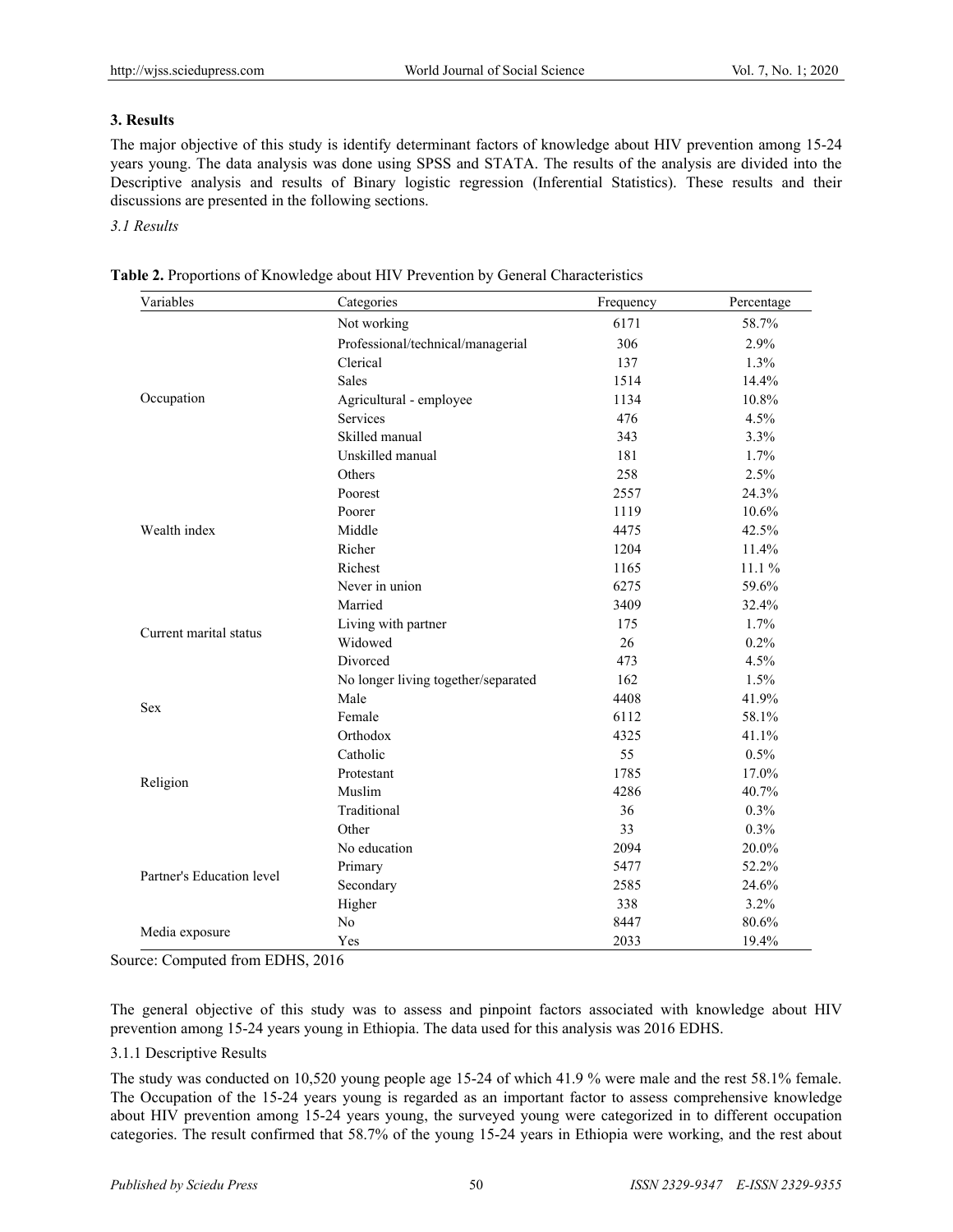41.3% were with occupation categories such as, Sales, professional, agriculture employee, services, skilled manual, unskilled manual and others. The analysis of the wealth category of those young among 15-24 years indicates that 34.9%, 42.5% and 22.5% were poor, middle class and rich, respectively. Most of the 15-24 years young were currently never in union (59.6%), while the remaining 39.4% were either married, divorced or no longer living together. Religion is another important characteristic of the population under study and the descriptive result depicts that about 58.6% of the 15-24 years young were Christians, 40.7% were Muslim and the remaining 0.6% were accounted into other religion category. (Table2).

The education status was considered as an important factor for the investigation of comprehensive knowledge about HIV prevention among 15-24 years young in Ethiopia. Accordingly, the result shows that of the total surveyed young, 26.5% were without education, 40.4% had primary education while the remaining 33.1% had secondary and higher education. Accordingly, the result shows that of the total surveyed 15-24 years young, 26.5% were without education, 40.4% had primary education while the remaining 33.1% had secondary and higher education. Most of the 15-24 years young in Ethiopia were currently married (94.6%), while the remaining 5.4% were either never married or formerly married. Media exposure and partner's education level were another important variables used to characterize the surveyed population of the study.

The proportion of young among 15-24 years in Ethiopia is different from urban to rural. The study explored percentages of 15-24 years young and accordingly 22.5% of them live in urban area of the country while the remaining 77.5% life was based in rural area of the country. The result of the study further generalized that of the total surveyed young among 15-24 years, 21.9% were without education, 46% had primary education while the remaining 22.1% had secondary and higher education (Table 2).

The status of knowledge about HIV prevention among 15-24 years young in Ethiopia is different from region to region in the country. The study explored percentages of knowledge about HIV prevention among 15-24 years young across regions of Ethiopia and accordingly those 15-24 years young from Addis ababa city takes the highest proportion, 46%, whereas those from somali region shares smallest proportion, 9.7%. The result of the study further generalized that the status on comprehensive knowledge about HIV prevention among 15-24 years young in Ethiopia is 30.72% prior to the survey year.

|                    | Variables    | Frequency | Percent |
|--------------------|--------------|-----------|---------|
| Place of residence | Urban        | 2334      | 22.5%   |
|                    | Rural        | 8186      | 77.5%   |
|                    | No education | 2304      | 21.9%   |
| Educational level  | Primary      | 4837      | 46.0%   |
|                    | Secondary    | 2351      | 22.3%   |
|                    | Higher       | 1028      | 9.8%    |

**Table 3.** Proportion of 15-24 Years Young by Place of Residence and Education Status in Ethiopia

Source: Computed from EDHS, 2016

# 3.1.2 Determinants of Knowledge about HIV Prevention among 15-24 Years Young in Ethiopia

As per briefing in the methodology part, binary logistic model was employed to explore determinants of comprehensive knowledge about HIV prevention among 15-24 years young in Ethiopia. This model uses maximum likelihood technique which is an iterative procedure for estimation of parameters. The Wald  $\gamma^2$  statistic as indicated was statistically significant P- value (P<0.000) and the model has strong explanatory power to predict the probability of comprehensive knowledge about HIV prevention among 15-24 years young in Ethiopia. The coefficients and odds ratio of the logistic model are given in Table 4 and possible discussion and interpretations of these variables are as follows.

Age of 15-24 years young negatively and significantly affected knowledge about HIV prevention among 15-24 years young in Ethiopia. Similarly, Place of residence positively and significantly affected comprehensive knowledge about HIV prevention among 15-24 years young in the country. Accordingly, 15-24 years young who live in rural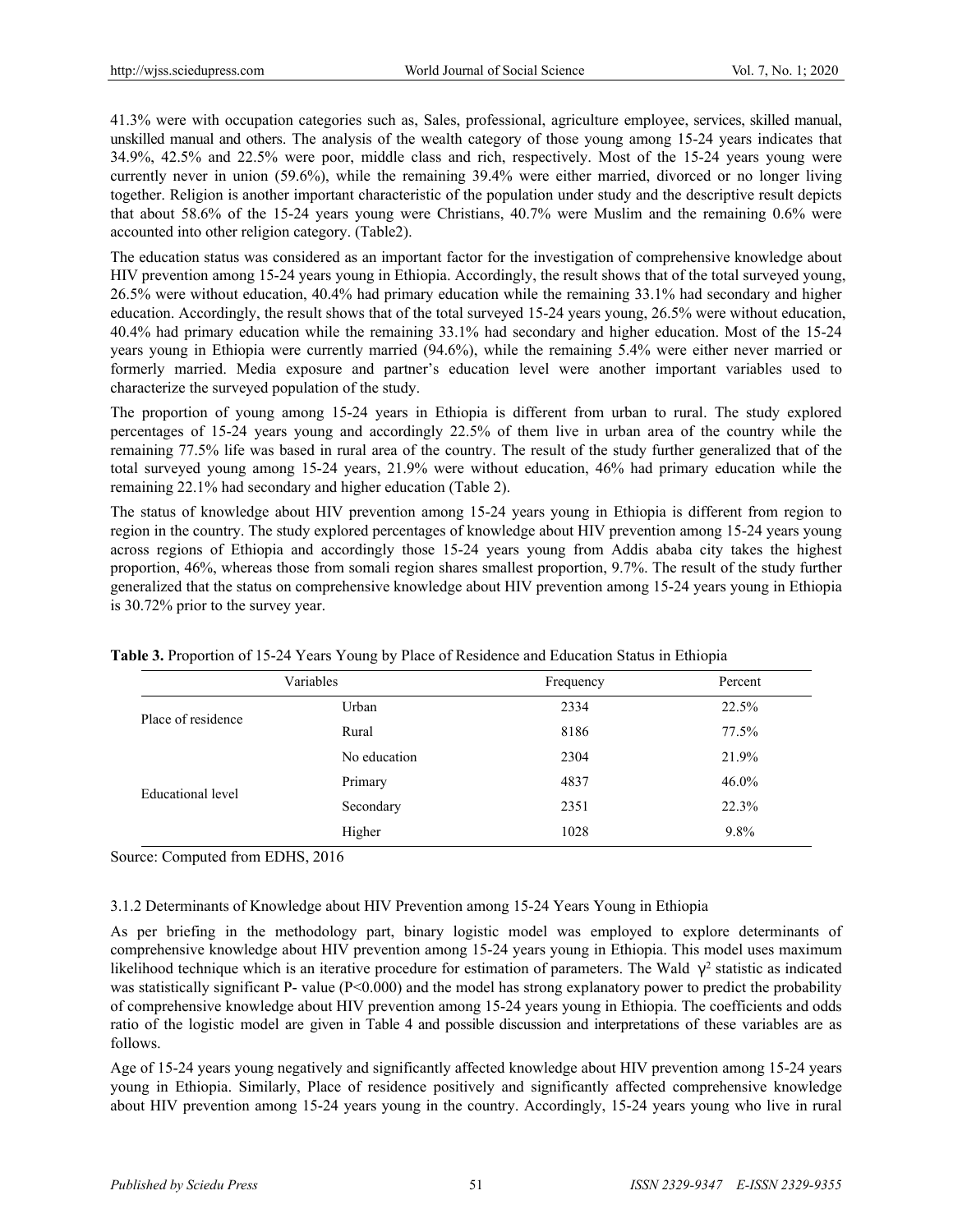area were 0.77 times less likely to acquire comprehensive knowledge about HIV prevention in Ethiopia than young who live in urban area of Ethiopia.

| Variables                           | $\overline{B}$ | S.E.  | Wald    | Df           | Sig.  | Odds ratio |
|-------------------------------------|----------------|-------|---------|--------------|-------|------------|
| Age                                 | 0.162          | 0.010 | 256.964 | 1            | 0.000 | 1.176      |
| Place residence (1)                 | $-0.259$       | 0.091 | 8.036   | $\mathbf{1}$ | 0.005 | 0.772      |
| Education level (no education)      |                |       | 21.229  | 3            | 0.000 |            |
| Primary                             | $-0.398$       | 0.109 | 13.197  | $\mathbf{1}$ | 0.000 | 0.672      |
| Secondary                           | $-0.184$       | 0.094 | 3.787   | $\mathbf{1}$ | 0.052 | 0.832      |
| Higher                              | $-0.036$       | 0.093 | 0.153   | $\mathbf{1}$ | 0.696 | 0.964      |
| Occupation                          |                |       | 17.661  | 8            | 0.024 |            |
| Professional/technical/managerial   | $-0.114$       | 0.145 | 0.620   | $\mathbf{1}$ | 0.431 | 0.892      |
| Clerical                            | 0.375          | 0.196 | 3.653   | $\mathbf{1}$ | 0.056 | 1.455      |
| Sales                               | $-0.059$       | 0.153 | 0.149   | $\mathbf{1}$ | 0.700 | 0.943      |
| Agricultural - employee             | $-0.086$       | 0.159 | 0.295   | $\mathbf{1}$ | 0.587 | 0.917      |
| Services                            | $-0.040$       | 0.175 | 0.052   | $\mathbf{1}$ | 0.820 | 0.961      |
| Skilled manual                      | $-0.271$       | 0.188 | 2.094   | $\mathbf{1}$ | 0.148 | 0.762      |
| Unskilled manual                    | 0.157          | 0.218 | 0.520   | $\mathbf{1}$ | 0.471 | 1.170      |
| Windex                              |                |       | 20.787  | 4            | .000  |            |
| Poorer                              | $-0.476$       | 0.107 | 19.896  | $\mathbf{1}$ | 0.000 | 0.622      |
| Middle                              | $-0.337$       | 0.110 | 9.439   | $\mathbf{1}$ | 0.002 | 0.714      |
| Richer                              | $-0.356$       | 0.108 | 10.932  | $\mathbf{1}$ | 0.001 | 0.700      |
| Richest                             | $-0.354$       | 0.105 | 11.442  | $\mathbf{1}$ | 0.001 | 0.702      |
| Marital status                      |                |       | 17.211  | 5            | 0.004 |            |
| Married                             | 0.191          | 0.187 | 1.040   | $\mathbf{1}$ | 0.308 | 1.211      |
| Living with partner                 | 0.249          | 0.189 | 1.732   | $\mathbf{1}$ | 0.188 | 1.282      |
| Widowed                             | 0.167          | 0.248 | 0.456   | $\mathbf{1}$ | 0.499 | 1.182      |
| Divorced                            | 1.122          | 0.461 | 5.913   | $\mathbf{1}$ | 0.015 | 3.071      |
| No longer living together/separated | 0.558          | 0.209 | 7.165   | $\mathbf{1}$ | 0.007 | 1.748      |
| Sex(1)                              | 0.709          | 0.049 | 212.969 | $\mathbf{1}$ | 0.000 | 2.031      |
| Religion                            |                |       | 5.241   | 5            | 0.387 |            |
| Catholic                            | 0.362          | 0.441 | 0.672   | $\mathbf{1}$ | 0.412 | 1.436      |
| Protestant                          | 0.022          | 0.552 | 0.002   | $\mathbf{1}$ | 0.969 | 1.022      |
| Muslim                              | 0.372          | 0.441 | 0.712   | $\mathbf{1}$ | 0.399 | 1.451      |
| Traditional                         | 0.311          | 0.442 | 0.498   | $\mathbf{1}$ | 0.481 | 1.365      |
| Others                              | $-0.537$       | 0.667 | 0.647   | $\mathbf{1}$ | 0.421 | 0.585      |
| Peduclevel                          |                |       | 2.507   | 3            | 0.474 |            |
| Primary                             | 0.048          | 0.134 | 0.129   | $\mathbf{1}$ | 0.719 | 1.049      |
| Secondary                           | $-0.042$       | 0.128 | 0.109   | $\mathbf{1}$ | 0.741 | 0.959      |
| Higher                              | 0.002          | 0.132 | 0.000   | $\mathbf{1}$ | 0.990 | 1.002      |
| Region                              |                |       | 114.618 | 10           | 0.000 |            |
| Afar                                | 0.680          | 0.119 | 32.607  | $\,1$        | 0.000 | 1.973      |
| Amhara                              | 0.495          | 0.124 | 15.989  | $\mathbf{1}$ | 0.000 | 1.641      |
| Oromia                              | 0.276          | 0.125 | 4.857   | $\mathbf{1}$ | 0.028 | 1.318      |
| Somali                              | 0.445          | 0.115 | 14.988  | $\mathbf{1}$ | 0.000 | 1.561      |
| Benishangul gumuz                   | $-0.243$       | 0.127 | 3.656   | $\mathbf{1}$ | 0.056 | 0.784      |
| <b>SNNPR</b>                        | $-0.103$       | 0.133 | 0.601   | $\mathbf{1}$ | 0.438 | 0.902      |
| Gambela                             | 0.275          | 0.127 | 4.684   | $\mathbf{1}$ | 0.030 | 1.317      |
| Harari                              | 0.042          | 0.135 | 0.098   | $\mathbf{1}$ | 0.754 | 1.043      |
| Addis Adaba                         | 0.011          | 0.126 | 0.008   | $\mathbf{1}$ | 0.930 | 1.011      |
| Dire Dawa                           | 0.278          | 0.106 | 6.874   | 1            | 0.009 | 1.321      |
| $Med$ exposure $(1)$                | 0.206          | 0.055 | 13.895  | $\mathbf{1}$ | 0.000 | 0.814      |
| Constant                            | $-4.330$       | 0.580 | 55.726  | 1            | 0.000 | 0.013      |

Source: Computed from EDHS, 2016. Significance levels:  $1\%$ ,  $5\%$  and  $10\%$ ,  $N = 5063$   $P > 0.000$  Wald Statistic = 1038.02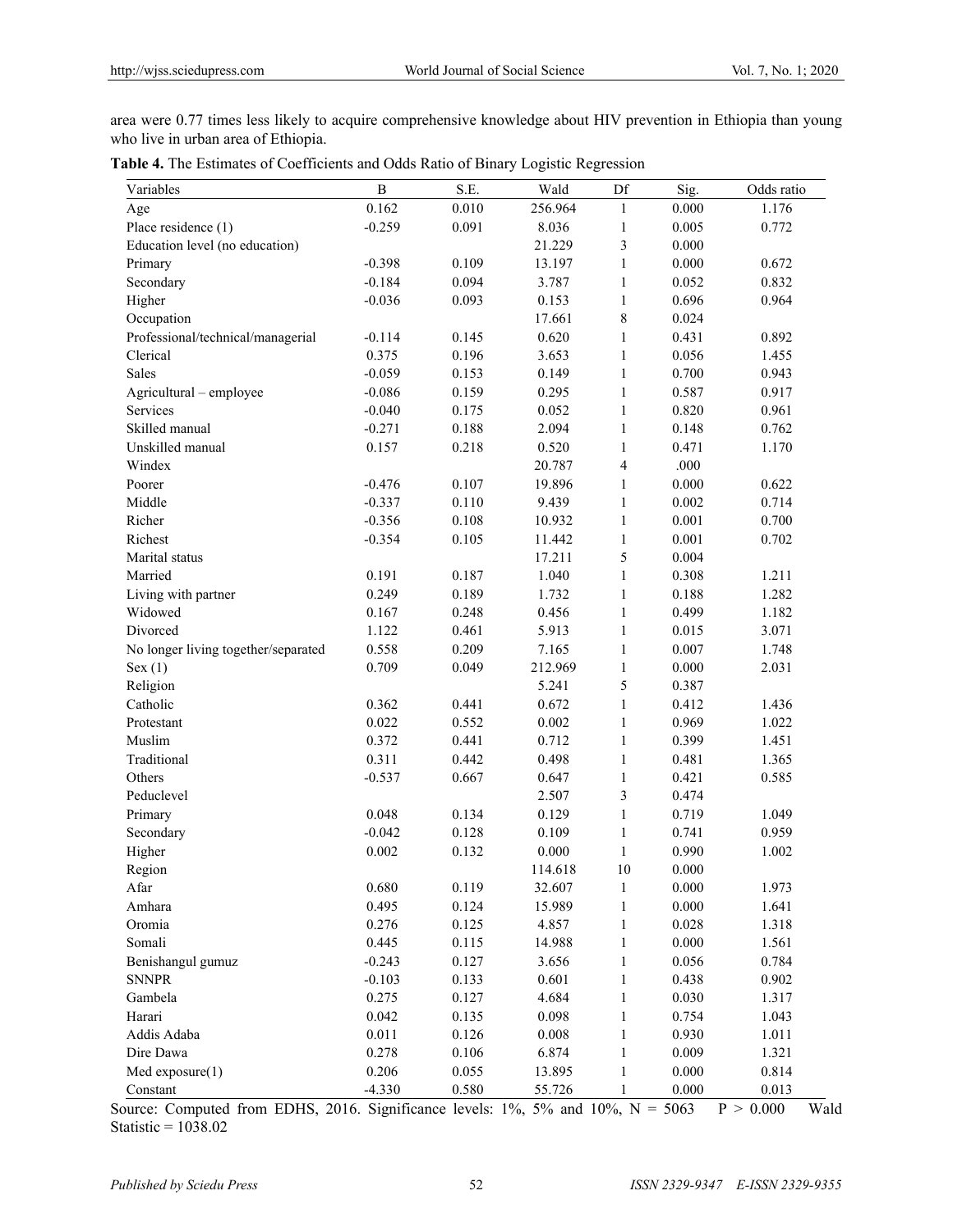Education status is another significant determinant of comprehensive knowledge about HIV prevention among 15-24 years young in Ethiopia. 15-24 years Young with primary education were 0.67 times less likely to have comprehensive knowledge about HIV prevention compared to those without formal education. 15-24 years young with secondary education were 0.83 times less likely to have knowledge about HIV prevention compared to those without formal education. 15-24 years young with higher education were 0.964 times less likely to have knowledge about HIV prevention compared to those without formal education. Occupation is also among the important variables significantly influenced knowledge about HIV prevention among 15-24 years young and accordingly 15-24 years young in the country were 0.9 times less likely to have comprehensive knowledge about HIV prevention than not working young, whereas 15-24 years young were l.45 more likely have knowledge about HIV than not working young.

Wealth index is also among the important variables significantly influenced comprehensive knowledge about HIV prevention among 15-24 years young and accordingly poorer young were 0.66 times less likely to have comprehensive knowledge about HIV prevention than poorest 15-24 years young, whereas 15-24 years young of poor wealth were 0.71 times less likely to have knowledge about HIV prevention among 15-24 years than poorer young while 15-24 years young of middle wealth, rich and richer were 0.71, 0.70 and 0.70 times less likely to have comprehensive knowledge about HIV prevention than poorest young respectively. Marital status of the 15-24 has also significant effect on comprehensive knowledge about HIV prevention. Accordingly Married, living with partner, widowed, divorced and separated 15-24 years Young were 1.21, 1.28, 1.18, 3.07 and1.75 more to have comprehensive knowledge about HIV prevention respectively compared to those single in Ethiopia. Similarly, 15-24 years young female were 2.03 times more likely to have Knowledge about HIV prevention than male young in Ethiopia. Region is one of the significant variables influenced comprehensive knowledge about HIV prevention among 15-24 years young in Ethiopia. The result of odd ratio confirmed that the 15-24 years Young living in Afar region are 1.97 times more likely to have comprehensive knowledge about HIV prevention among 15-24 years young compared to the young living in Tigray region whereas the 15-24 years Young living in Amhara region were 1.64 times more likely to comprehensive knowledge about HIV prevention compared to the children living in Tigray region. In addition to this the 15-24 years young living in Oromia region were 1.32 times more likely to comprehensive knowledge about HIV prevention compared to the children living in Tigray region whereas the 15-24 years young living in somali region were 1.56 times more likely to have comprehensive knowledge about HIV prevention among 15-24 years young compared to the children living in Tigray region. The study result further depicted that the 15-24 years young living in Gambella region were 1.32 times more likely to have knowledge about HIV prevention than the children living in Tigray region and the 15-24 years young living in Dire Dawa region were 1.32 times more likely to have comprehensive knowledge about HIV prevention than the children living in Tigray region.

Similarly, the model result highly confirmed that 15-24 years young who have all day's media exposure were 0.81 times less likely to have comprehensive knowledge about HIV prevention than those who have not all day's media exposure.

# **4. Discussion**

The study result showed that region was significantly associated with comprehensive knowledge about HIV prevention among 15-24 years young in Ethiopia which is in line with study findings by (CSA, 2005 and EDHS, 2011).

Our results show that variables such as education level and sex were significantly associated with comprehensive knowledge about HIV prevention among 15-24 years young in Ethiopia. The 15- 24 years young who have at least secondary level of education were more likely to have Knowledge about HIV prevention than young with no formal education which is consistent with study result obtained by(HAAPCO, 2008).

Another finding of this study also indicated that occupation and place of wealth index significantly associated with comprehensive knowledge about HIV prevention among 15-24 years young in Ethiopia which is in line with study findings by (Oljira, L., 2013). This study also revealed that the marital status is significantly associated with comprehensive knowledge about HIV prevention among 15-24 years young in Ethiopia at 5% level of significance from which we conclude marital status determines the comprehensive knowledge about HIV prevention in Ethiopia.

This study also showed that the education level is significantly associated with comprehensive knowledge about HIV prevention among 15-24 years young were more likely to have knowledge about HIV prevention if they are rich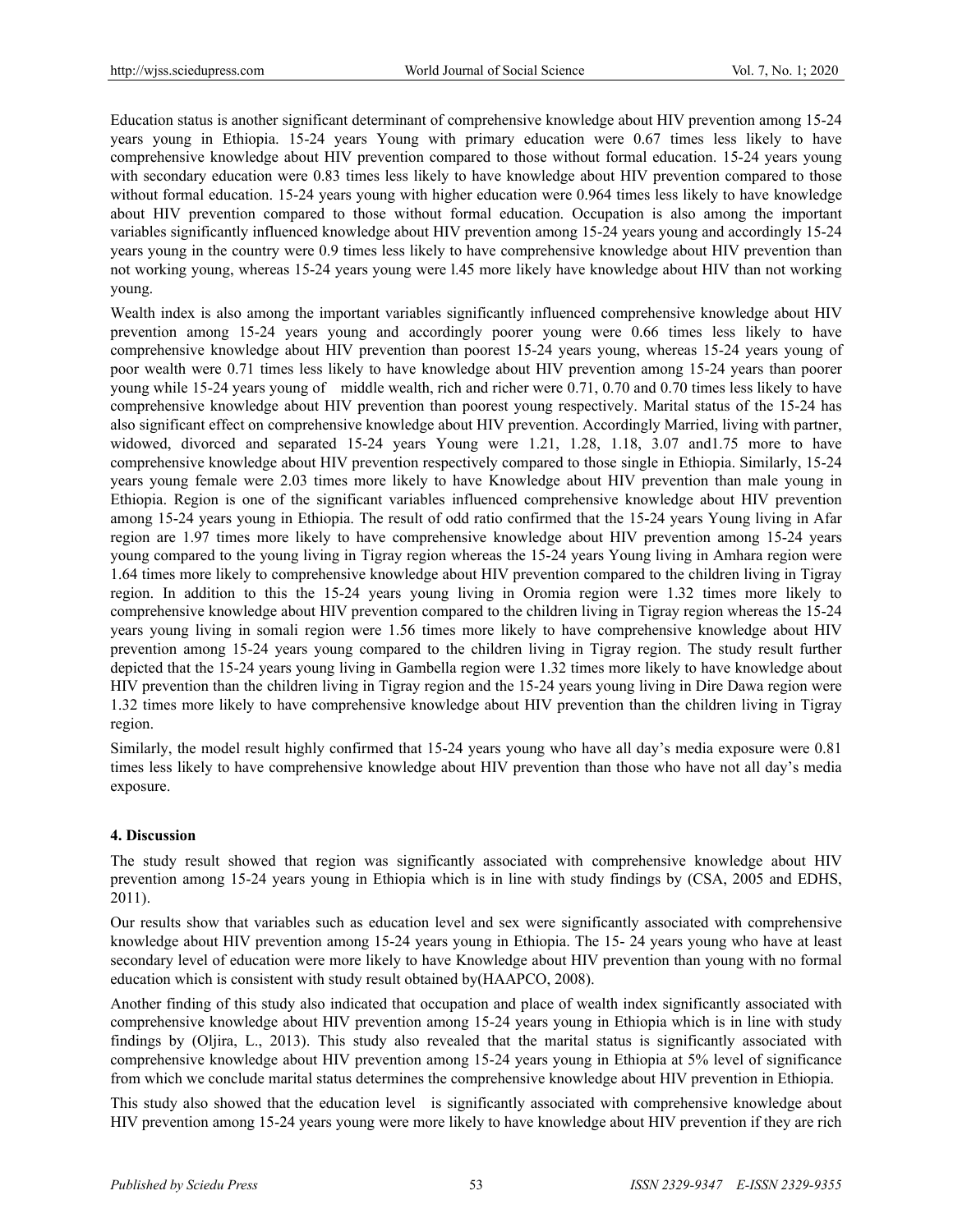compared with those who are poor which is consistent with the study result obtained by (Oljira, L., 2013). Religion and parents' education level were not associated with comprehensive knowledge about HIV prevention among 15-24 years young in Ethiopia. This means these two variables didn't have any influence on comprehensive knowledge about HIV prevention in the study area.

### **5. Conclusion and Recommendations**

The result of this study has clearly indicated that 30.7% of comprehensive knowledge about HIV prevention among 15-24 years young in Ethiopia. The challenges however are that most orthodox religion follower women, women without education, women with poor wealth category still seem not have comprehensive knowledge about HIV prevention among 15-24 years young in Ethiopia and this affects the percentage of comprehensive knowledge about HIV prevention among 15-24 years young in Ethiopia. Our study adds to the existing body of literature regarding the factors that influence comprehensive knowledge about HIV prevention among 15-24 years young in Ethiopia in low and middle income countries. Study findings highlight several potential avenues to improve comprehensive knowledge about HIV prevention among 15-24 years young in Ethiopia rates. In addition, providing information and education about the benefits of comprehensive knowledge about HIV prevention among 15-24 years young are important. age, place of residence, education level, occupation, wealth index, marital status sex, region and media exposure provide a good opportunity to enhance the awareness about comprehensive knowledge about HIV prevention among 15-24 years young in Ethiopia and other HIV related health services. Based on the result of the study, the following recommendations are forwarded. Firstly, government, health bureau, Health workers and others should increase the awareness of 15-24 years young in the country with no education and poor wealth category about comprehensive knowledge about HIV prevention among 15-24 years young in Ethiopia by providing equal accessibility of health facilities. Secondly, Special attention should be given by the Health workers and government for the 15-24 years young in the country to decrease mortality rate related to HIV.

## **Acknowledgement**

I am grateful for CSA since the data used for this study was obtained from CSA (Ethiopia).

### **References**

- Bradley, S. E. K., Croft, T. N., Fishel, J. D., & West off, C. F. (2012). *Revising Unmet Need for Family Planning.* DHS Analytical Studies No. 25. Calverton, Maryland, USA: ICF International.
- UNAIDS. (2008). *Report on the Global AIDS Epidemic*. Geneva.
- UNAIDS & WHO. (2009). AIDS Epidemic Update.
- Federal Democratic Republic of Ethiopia Ministry of Health Health Sector Development Program IV: 2010/11 2014/15: October 2010.
- CDC Ethiopia. (2013). *Top 10 Causes of Death in Ethiopia fact sheet*: CDC-Ethiopia U.S. Embassy.
- Central Statistical Agency, Ethiopia Demographic and Health Survey. (2016). Central Statistical Agency, Addis Ababa, Ethiopia, 2016.
- McCullagh, P., & Nelder. (1980). Regression Models for Ordinal Data (with discussion). *Journal of the Royal Statistical Society Series B, 42*, 109-142.
- Agresti, A. (2007). *An Introduction to categorical data analysis* (2nd Ed.). New York: John Wiley & Sons.
- Dayton, C. M. (1992). *Logistic Regression Analysis*. Department of Measurement, Statistics and Evaluation, University of Maryland.
- Central Statistical Agency (CSA) [Ethiopia] and ORC Macro. (2006). *Ethiopia Demographic and Health Survey 2005.* Addis Ababa, Ethiopia, and Calverton, Maryland, USA: Central Statistical Agency and ORC Macro.
- Central Statistical Agency (CSA) [Ethiopia] and ICF Macro. (2012). *Ethiopia Demographic and Health Survey 2011.* Addis Ababa, Ethiopia, and Calverton, Maryland, USA: Central Statistical Agency and ICF Macro.
- HAPCO and World Bank, HIV/AIDS in Ethiopia: An Epidemiological Synthesis, HAPCO and World Bank, 2008.
- Oljira, L., Berhane, Y., & Worku, A. (2013). Assessment of comprehensive HIV/AIDS knowledge level among